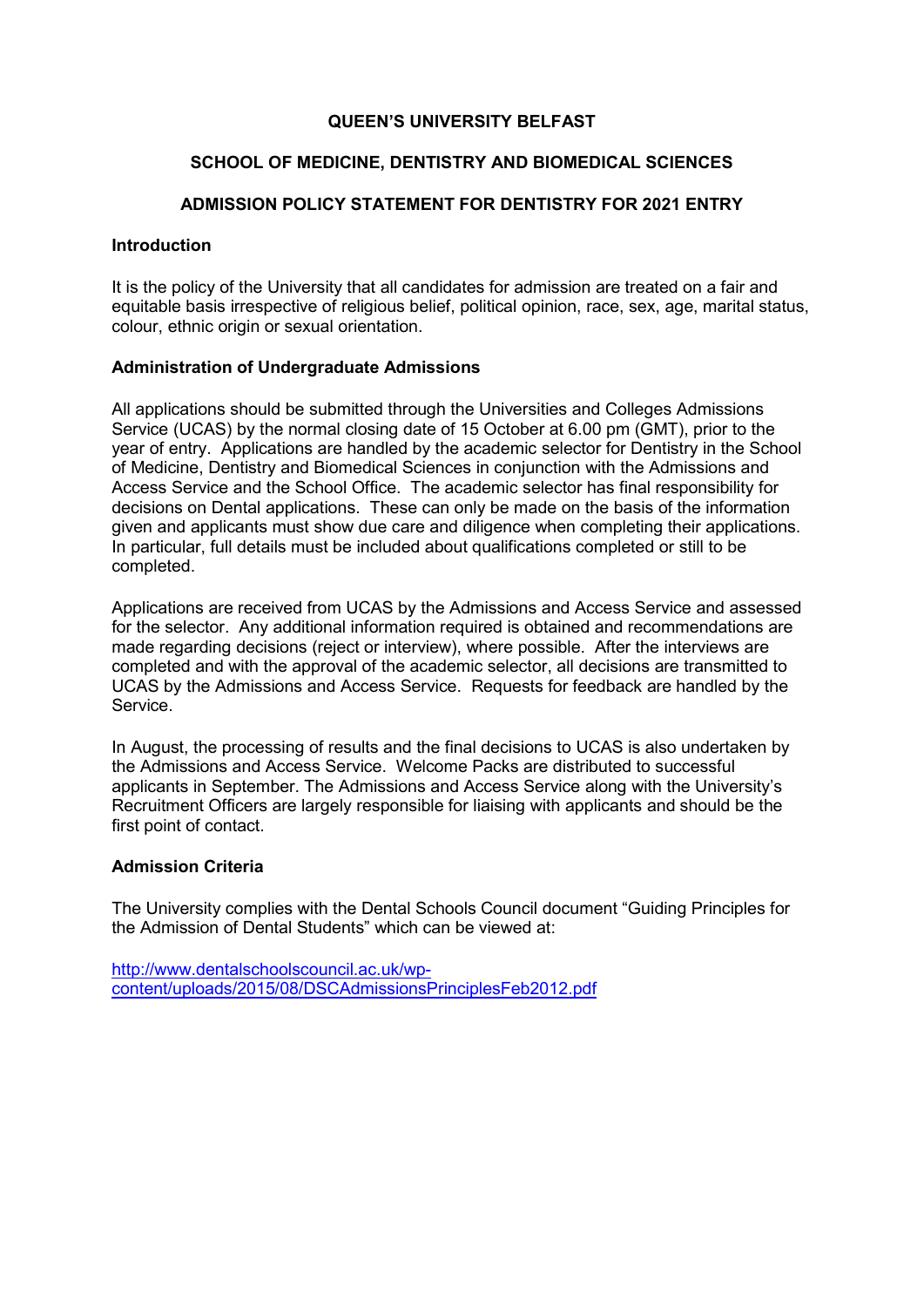# 1 Selection Process

The selection process for Dentistry involves two stages:

Stage 1: Cognitive Ability:

- Consideration of previous academic performance, including school, college and university grades as appropriate
- For UK and EU applicants only, aptitude testing using the University's Clinical Aptitude Test (UCAT)

# Stage 2: Non-Cognitive Ability

This will comprise interviews carefully designed to objectively evaluate non-cognitive skills. The purpose of the interview is to confirm whether the candidate has the aptitude, motivation and personal qualities to succeed as a dental student at Queen's University and as a dental professional in the future.

All applicants will be scored at Stage 1 of the selection process and ranked. From this, candidates will be selected for interview (Stage 2) and a final decision about whether or not to make a conditional or unconditional offer will be based solely on interview performance.

#### 2 Interviews

Interviews are designed to test the following:

- **Resilience**
- Maturity and Responsibility
- Interpersonal and communication skills
- **Confidence**
- Self Awareness
- Empathy
- Ethical and moral values
- Awareness of the demands of training as a dental surgeon

Entry to dentistry is highly competitive and the scores at interview are used to create a rank order. Offers are made to the applicants who rank highest after interview. Should places be available in August, this rank order will also be the primary factor in considering candidates who have satisfied the academic criteria and are not holding an offer with any other Dental School through UCAS.

 Please note that if an applicant presents for interview, they will be deemed fit to participate in the interview process. If you are unwell and unable to participate in a scheduled interview, please contact the Centre for Dentistry School Office immediately (email: *dentistry@qub.ac.uk* or telephone: 028 9097 6268). In addition, you must submit evidence from an appropriate medical adviser if you wish consideration to be given to reasonable adjustments.

For 2021 entry it is anticipated all interviews will take place on-line.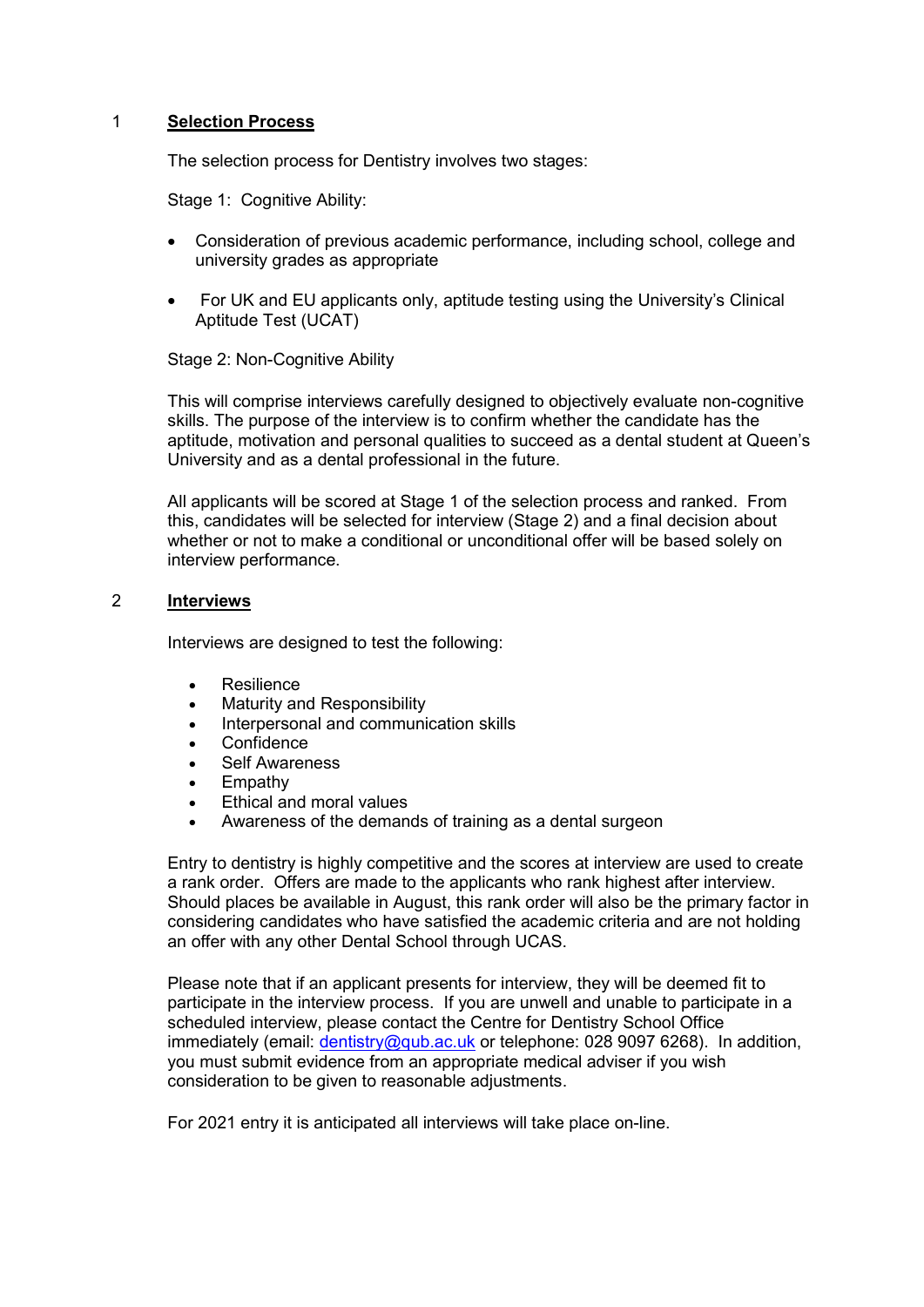# 3 UCAT (UK and EU candidates only)

The University's Clinical Aptitude Test is required for admission to Dentistry and must be taken during the summer prior to completion of the UCAS application. Full details of how to apply are provided on their website: www.UCAT.ac.uk and please note that a bursary scheme is available. The website includes information on arrangements for those with disabilities or medical conditions and guidance for applicants on what to do if they are ill on the day of their scheduled test. For UK and EU candidates UCAT will be scored using the overall results from four papers. Candidates can obtain up to a maximum of 6 additional points.

| <b>Banding of UCAT Scores</b> | <b>Points Awarded</b> |
|-------------------------------|-----------------------|
| $1200 - 1899$                 | $\mathbf 0$           |
| $1900 - 2099$                 | 1                     |
| $2100 - 2299$                 | $\overline{2}$        |
| $2300 - 2499$                 | 3                     |
| $2500 - 2699$                 | 4                     |
| $2700 - 2899$                 | 5                     |
| $2900 - 3600$                 | 6                     |

For UK and EU candidates UCAT is therefore taken into account at stage 1 of the selection process.

UCAT has introduced an additional paper called a Situational Judgement Test, but it has been agreed that the results of this will not be used for 2021 entry except, if necessary, to inform decisions on borderline applicants who have achieved a similar score at interview.

UCAT is compulsory for all UK and EU applicants to Dentistry at QUB. The University will only grant exemptions in very exceptional circumstances and where appropriate supporting evidence is provided. Applicants who believe they qualify for an exemption should contact: ukcat-exemption@qub.ac.uk

Guidance on exemptions and reasonable adjustments:

| <b>Illness or Personal</b> | Candidates are advised to seek an early test date                                                                                                     |
|----------------------------|-------------------------------------------------------------------------------------------------------------------------------------------------------|
| Circumstances              | which can then be rescheduled if they are unable to<br>attend because of illness or personal emergency.                                               |
|                            | Candidates who are unable to sit UCAT throughout<br>the test cycle are required to provide supporting<br>medical evidence in requesting an exemption. |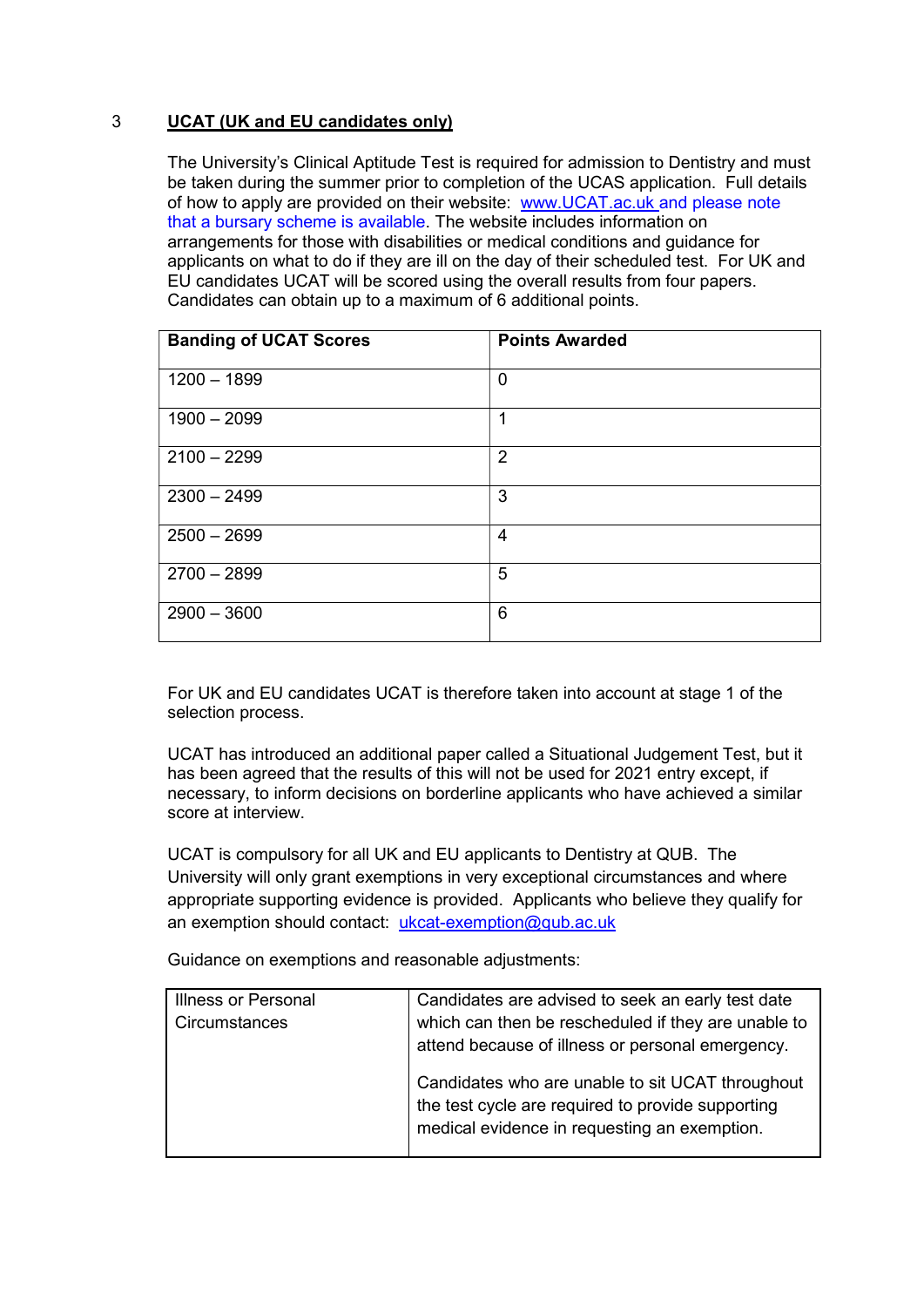| Geographical Circumstances                             | No exemptions will normally be granted because of<br>geographical circumstances. It is accepted that<br>some candidates may have to travel in order to take<br>UCAT.                                                                                                                                                                                                                       |
|--------------------------------------------------------|--------------------------------------------------------------------------------------------------------------------------------------------------------------------------------------------------------------------------------------------------------------------------------------------------------------------------------------------------------------------------------------------|
|                                                        | Candidates unable to take UCAT because of civil<br>war/unrest or natural disaster where travel would be<br>unsafe will be asked to provide supporting evidence<br>in requesting an exemption.                                                                                                                                                                                              |
| <b>Candidates Requiring</b><br>Adjustments to the Test | UCAT will consider requests for reasonable<br>adjustments. If UCAT have confirmed that they<br>cannot make a reasonable adjustment candidates<br>are advised to provide supporting evidence in<br>requesting an exemption.                                                                                                                                                                 |
|                                                        | Applicants who are entitled to additional time for<br>public examinations based on a medical diagnosis<br>or report from a specialist teacher may book a<br>Special Educational Needs Version of the test which<br>provides extra time. The University may ask<br>applicants who have taken UCATSEN to provide<br>evidence of this entitlement when considering their<br>UCAS application. |

# 4 Personal Statement and References

Personal statements are not scored as part of the selection process and the following general factors are taken into account when considering applications:-

- (i) Candidates are expected to state explicitly that Dentistry is their career choice. (Please note that an applicant cannot normally be considered for both Medicine and Dentistry).
- (ii) There should be evidence of commitment and motivation to follow a career in Dentistry.
- (iii) Work experience in a dental clinical setting is not a requirement for admission however, applicants should state what they have done to find out about a career in Dentistry.
- (iv) Satisfactory support from the academic referee, particularly relating to the applicant's character, resilience, suitability for the course, communication skills and initiative.

# 5 Subject Requirements

# A-Level requirements

AAA at A-level to include GCE Chemistry + Biology/Human Biology. Vocational/Applied A levels are not acceptable. A-level Critical Thinking and General Studies are not acceptable.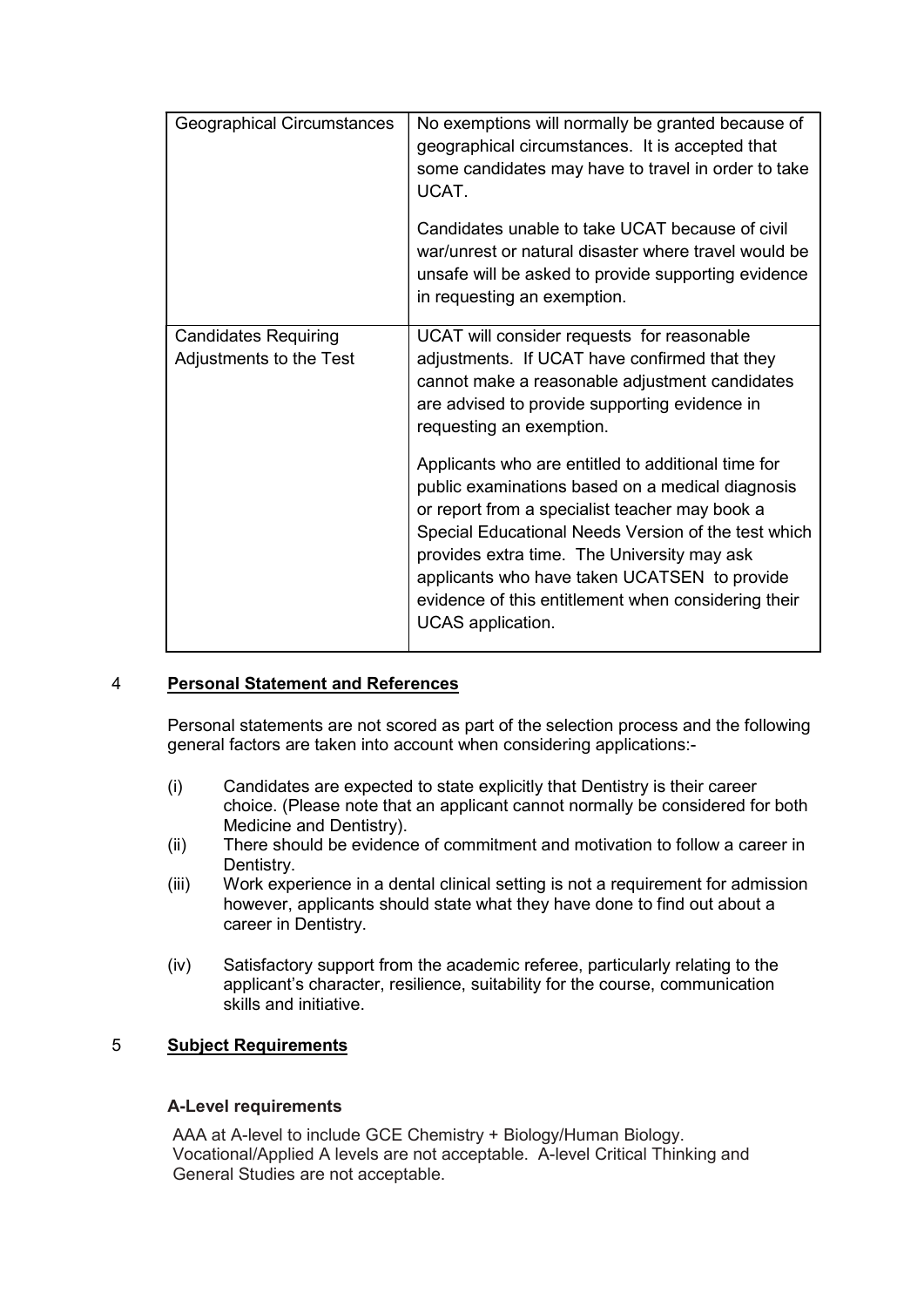#### GCSE Subject Requirements

Mathematics and English are required if not offered at AS or A-level.

Alternative qualifications, deemed equivalent by the Dental School may be acceptable in fulfillment of the subject requirements.

### 6 School-leavers Completing A-Levels for the first time in 2019

The scoring system used at Stage 1 will be based on GCSE performance and UCAT results. GCSEs will be scored using a points system as shown below.The total points score will be based on the best 9 subjects at the first attempt unless the GCSE was taken a year early and then repeated at the normal stage.

Scoring of GCSEs

| <b>Alphabetic Grading</b> | <b>Numeric Grading</b> | Points |
|---------------------------|------------------------|--------|
|                           |                        |        |
|                           | ' and 8                |        |

GCSE Short Courses attract 2 points for an A\* (Grade 9) and 1.5 for an A grade (Grades 7 and 8). Two Short Courses will count as one GCSE in calculation of the best nine subjects. Care is taken to ensure that applicants are awarded the maximum points possible.

BTEC/OCR Level 2 qualifications, considered equivalent to GCSE, are taken into account and a decision as to how many points to award will be dependent on performance in individual units, as well as the overall result(s).

The UCAT score will then be added to this total (see paragraph 3 above). Candidates are then ranked on the combined GCSE/UCAT scores and the threshold required to qualify for an interview varies from year to year depending on competition for places and cannot be predicted in advance. The following table indicates where the threshold has been over the last five years:

| 2017 | 28 points and above |
|------|---------------------|
| 2018 | 30 points and above |
| 2019 | 32 points and above |
| 2020 | 32 points and above |

Additional grade As at GCSE may also be used to distinguish between applicants on the same points score, if necessary. Module repeats within the normal two-year period between GCSE and A-level do not place applicants at any disadvantage. An A-level taken a year early would also be counted.

# 7 Widening Participation

The School is participating in the University's Pathway Opportunity Programme. Throughout Years 13 and 14, students accepted onto the pathway will benefit from a structured series of events designed to prepare them for the transition to undergraduate study at Queen's, including insight into academic and extracurricular aspects of student life, admissions guidance and support and a one-week residential summer school. Students will complete assessed work and those who are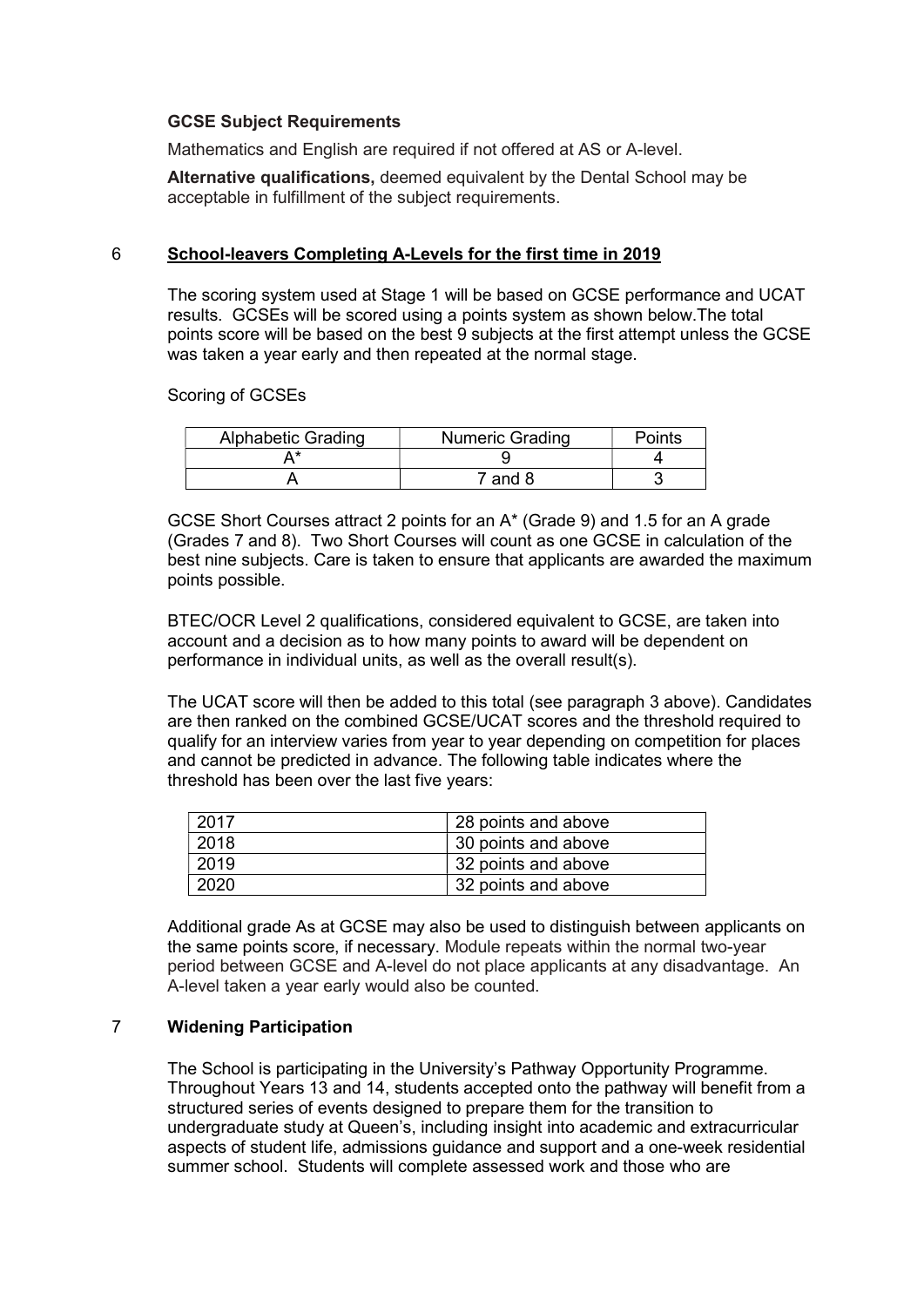successful will receive a guaranteed interview and a possible offer of one A Level grade below the normal target. Full details are on the website:

http://www.qub.ac.uk/directorates/sgc/wpu/PathwayOpportunityProgramme/

#### 8. Repeat Candidates

Due to the competition for places the number of offers made to students resitting Alevels has to be restricted. Only those who had applied to study Dentistry at Queen's at the first attempt and held an offer (if made) as their Conditional firm (CF) choice are considered. In addition they must have achieved AAB at first attempt or a maximum of one A-level grade below the standard accepted in the previous year, if lower. The offer for repeat candidates is AAA at A-level provided both A-level Biology and Chemistry are offered (see paragraph 5 above). Only two attempts at Alevels will be permitted.

For repeat candidates at Stage One, 36 points will be allocated for meeting the A level grades required to qualify for consideration and points then awarded according to performance in UCAT (as indicated above) to give an overall score for short listing purposes. UCAT must be retaken as it is only valid for one application cycle.

Please note that this policy will be reviewed and may be amended for 2022 entry.

#### 8 Applicants who have Already Satisfied Academic Requirements

Those who have already achieved AAA at A-level including Chemistry and Biology and have satisfied the other subject requirements will be awarded 36 points at Stage One. Points will then be awarded according to performance in UCAT to give an overall score for shortlisting purposes. UCAT must be retaken as it is only valid for one application cycle.

# 9 Mature Non-Graduate Entry

Applications from candidates who have had a significant break in study and who are returning to undertake further qualifications are considered individually on their merits taking into account academic background and UCAT scores in short listing for interview. Where offers are made, the normal A -level requirements apply and applicants must also have the appropriate background in the relevant subjects at GCSE to fulfil the course requirements. Access Course qualifications are not acceptable. The UCAT and the dental interview must be taken during the year of application.

# 10 Graduate Applicants

Graduate applicants are considered for the normal five-year programme. In making decisions on graduate applications, the full academic background is taken into account. Applicants must have achieved, or have the potential to achieve, at least an Upper Second Class Honours classification in their primary degree and an average of BBB at A-level/B2 B2 B2 B2 B2 B2 at Higher Level in the Leaving Certificate/BBBBB in Scottish Highers at the first attempt. In the case of candidates with a First Class Honours degree or a PhD (plus an upper second class honours degree), a minimum of BBC at A-level or equivalent in other qualifications at the first attempt will be acceptable.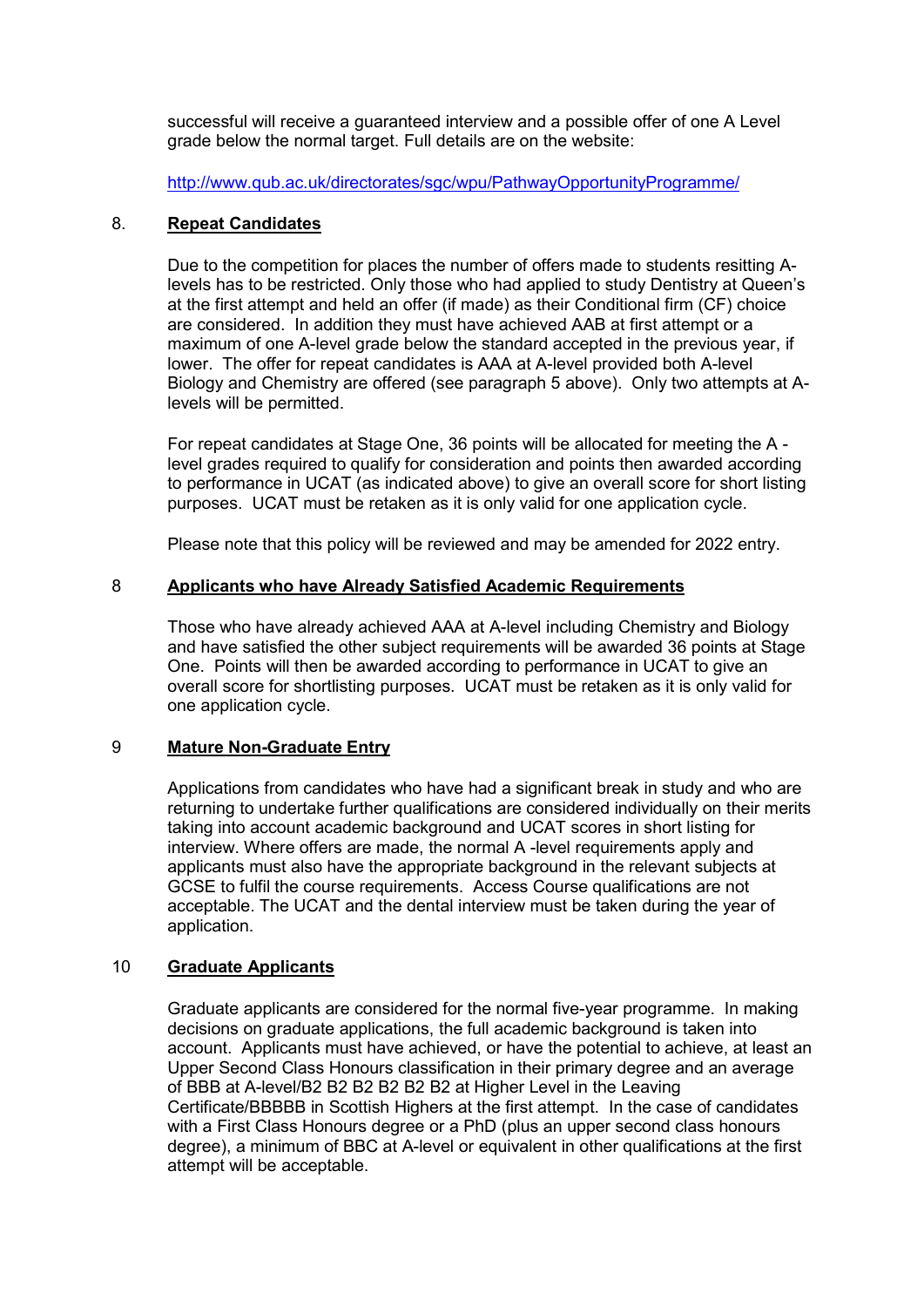Candidates must have a relevant science background. This must include Chemistry and Biology at A-level or acceptable alternative. A grade C is the lowest grade that will be considered in either Chemistry or Biology at A-level.

For graduates (and those applying in the final year of their degree), at Stage One, 36 points are currently allocated for meeting the academic criteria required to qualify for consideration and points then awarded according to performance in UCAT (as indicated above) to give an overall score for short listing purposes.

Applicants from a non-science background but who fulfil the conditions in terms of grades at A-level at the first attempt and degree performance will be considered if they undertake the appropriate science qualifications on completion of their degree. Such candidates are advised to contact the Admissions and Access Service for guidance.

# 11 Irish Leaving Certificate Applicants

When shortlisting applicants for interview Junior Certificate and UCAT performance (see paragraph 3 above) are important and these are scored. Junior Certificate is scored with 4 points for an A grade and 3 points for a B over the best nine subjects.

Where offers are made these are conditional on obtaining H1H1 (Biology and Chemistry) H1 H1 H2 H2 at Higher Level in the Leaving Certificate. Grade 03 in English and Mathematics at Ordinary Level are required if not offered at Higher Level.

#### 12 Scottish Applicants

When short listing applicants for interview, previous academic performance and UCAT are important and will be scored. Applicants with a minimum of AAABB in Scottish Highers are given serious consideration. 32 points are awarded for AAABB; 34 points for AAAAB and 36 points for AAAAA – at the first attempt.

Where conditional offers are made, the standard specified in Advanced Highers is also dependent on performance in Scottish Highers and are AA (for those with AAAAA in Highers); AAB (for those with AAAAB in Highers) and AAA (for those with AAABB in Highers). In all cases, Chemistry (Grade A) and Biology (Grade A) are required. Three Advanced Highers are necessary unless applicants achieved five A grades in their Highers.

If not taken as an Advanced Higher, Standard Grade or Intermediate 2 or National 5 English and Mathematics are also necessary.

#### 13 International and Non-EU Applicants

Dentistry has 15 places for International (non-EU) students. The Admissions Process will, in the main, take the same factors as above into account plus evidence of English Language proficiency and examination predictions. International applicants do not need to take UCAT.

Where applicants have not previously taken any formal examinations (eg either GCSEs or O-levels) they will be considered on the basis of High School reports and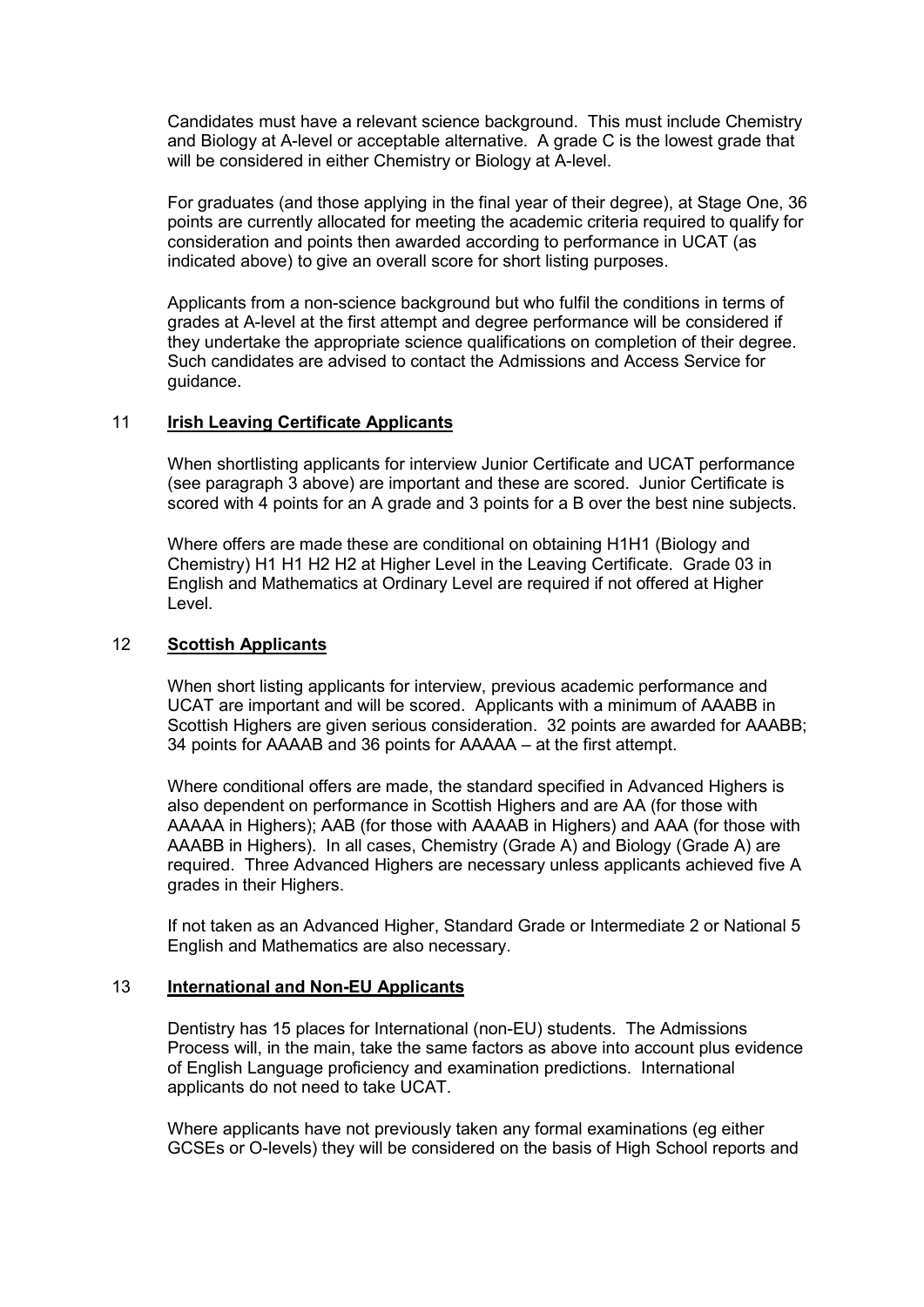this information will also be used to assess whether or not they are able to fulfil subject requirements eg GCSE Mathematics or equivalent.

Online interviews are used and international applicants are not required to travel to Belfast. Candidates should contact the Admissions and Access Service for advice on entry requirements.

All applicants are required to provide the required evidence of proficiency in English Language.

#### 14 Applicants who have previously withdrawn from Dentistry

Applicants who previously commenced a Dental Degree at any University and have failed exams or been asked to withdraw from the course for any reason will not be considered.

In the interests of patient and public safety, and to prevent fraudulent applications to courses which lead to entry to a registered profession in the UK, we wish to share some of the information provided in your application form with the Medical, Dental, Pharmacy, Veterinary Schools Councils. If a fitness to practise outcome is made against you in the future, this information and a copy of the decision against you will also be stored on a central database which is accessible only to other schools with courses leading to entry to a registered profession in the UK. It is used only for proper fitness to practise purposes to protect patients and the public, and to prevent fraudulent applications. Where an offer is made, this is conditional on you having disclosed any previous fitness to practise outcomes against you, and your consent being given to this use of information. You have a right of access to any information held about you on the database and to correct any errors.

The University may check information provided in your application form with the database maintained by the Dental Schools Council in relation to students who have been excluded through Fitness to Practise procedures.

The outcome of fitness to practise (FtP) proceedings may be shared with the General Dental Council, Dental Schools Council, Postgraduate Deaneries and the host trust(s) who provide clinical training placements.

# 15 Transfer from other Dental Schools

Because of the intense competition for places to study Dentistry and the integrated nature of the course structure, applications for transfer with credit from candidates who have commenced a dental course at another University are not considered.

# 16 Number of Attempts (Applications Permitted)

In view of the competition for places, it is the policy of the Dental School to allow a maximum of three attempts (ie applications in three different UCAS admissions cycles) overall (including applications made to other Dental Schools) to gain admission and not more than two at either A-level or graduate level.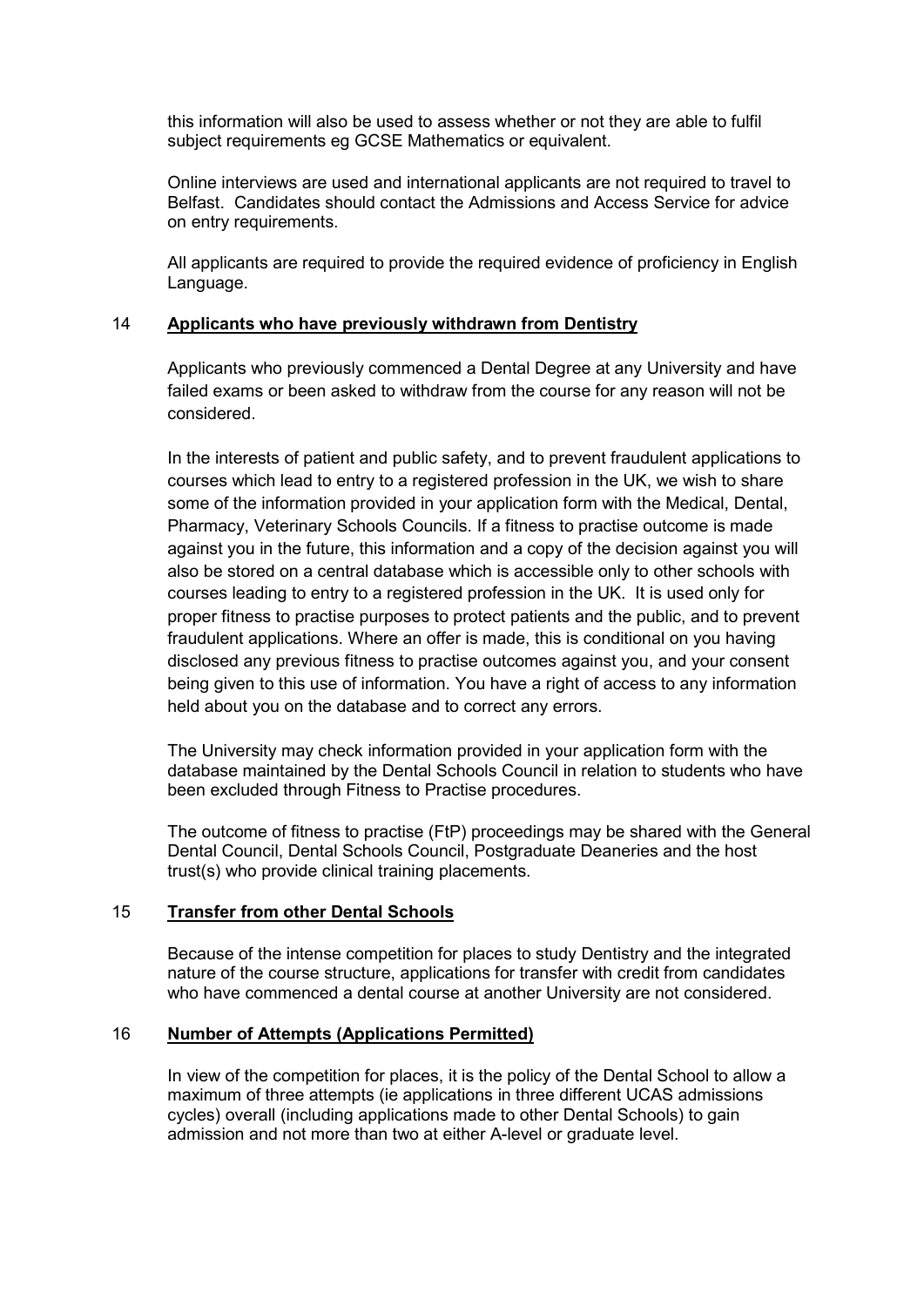# 17 Age at Graduation

It is a requirement within the Dentists Act 1984 6 (2): "Notwithstanding anything in any enactment, charter or other document, a dental authority (University) shall not grant a degree or licence in dentistry to a person who has not attained the age of 21 years."

# Professional Nature of the Course

Dental students must demonstrate during their undergraduate course that they have the knowledge, skills and attitudes expected of a registered dentist. Students must be aware that unprofessional behaviour or serious health problems during their dental training can affect their ability to be registered with the General Dental Council (GDC) and to start practising. The GDC is responsible for decisions regarding registration and may consider any issue that could call the fitness to practise of a student into question. This includes anything that happened before or during their education and training, and any decisions made under the University's Fitness to Practise procedures. Candidates are therefore required to declare any criminal offences and other related matters including cautions (where these are not deemed "protected" see guidance on Access NI website:

http://www.dojni.gov.uk/index/accessni/disclosures/filtering.htm)

Entry to the undergraduate dental course will be conditional on a satisfactory criminal records check. International applicants are also required to produce appropriate evidence eg a Certificate of Good Conduct, before admission to the degree and to declare any criminal offences and other related matters including cautions.

Students entering the dental course will also be expected to sign a Student Agreement every year which places an emphasis on the continuing need for professional behaviour and a requirement to declare any convictions or cautions.

All potential applicants should ensure they are familiar with the following two documents which are available on the General Dental Council website: "Student Fitness to Practise" and "Standards for Dental Professionals" (available at www.gdcuk.org).

# Health Issues

# **Disability**

A disability need not bar a candidate from becoming a dentist provided that they have the potential to fulfill the demands of practising as a dental surgeon. Due to the professional nature of the dental undergraduate programme candidates with a known disability must indicate this in their UCAS application and may be asked to provide additional information..

Applicants are required to declare a history of any physical or mental disorder. All such applications will be considered on a case by case basis. If the candidate meets the normal academic criteria for admission to the course but there are concerns over issues relating to health, a special advisory committee separate from the normal admission procedures will be convened. This Committee will take advice from the Occupational Health Service before reaching a decision. Candidates with a disability are strongly advised to read the guidance document produced by the Dental Schools Council and Higher Education Occupational Physicians/Practitioners: